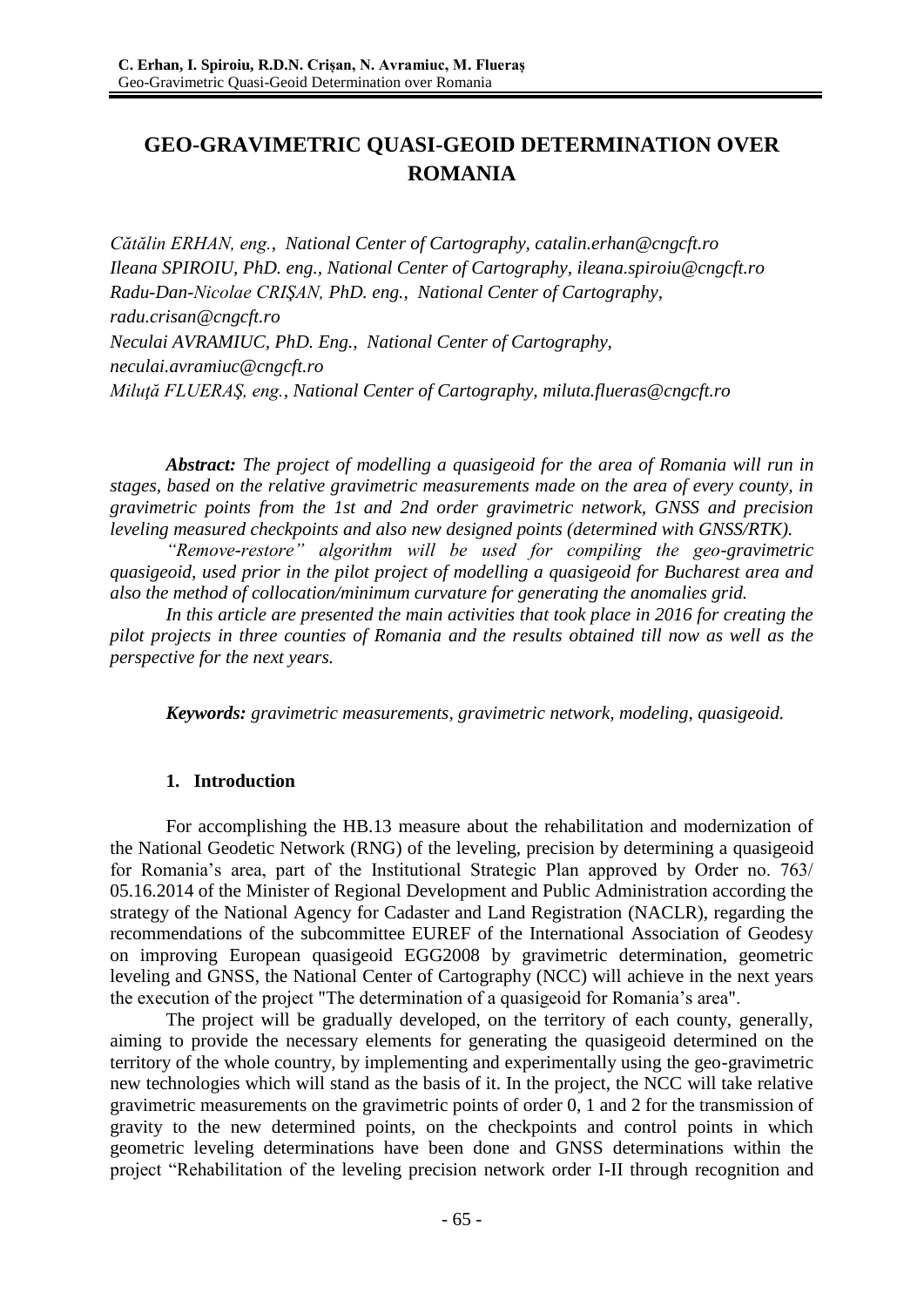GPS determinations in specific points, consistent with national geodetic network (NGN) class D" or the NGN class B and C, also on new designed points developed to provide a uniform density and distribution of these points in order to generate the model of a gravimetric quasigeoid.

The project aims to improve the grid of transformation on altitudes and to improve the digital elevation model and orthophotomap through which the topographical plan of Romania's reference TOPRO 5 is updated – support for the implementation of the *National Programme for Cadaster and Land Book* and for carrying the acceptance of works for registration of real estates in the land book. An accurate 3D geospatial network will provide support and control of the implementation of advanced technologies in order to get the cadastral plans in cities / municipalities prescribed within the project LAKI II, by LIDAR flying and digital photogrammetric restitution.

## **2. The design of gravimetric works**

During 2016 there were developed gravimetric works in the form of three pilotprojects which are carried out on the counties of Bihor, Arad and Hunedoara, each project having some features based on the location of gravimetric points and their inclusion in the measurement loops.

For Bihor county, it was established that the layout of the gravimetric points will be achieved in a grid of squares with sides of about 8 Km per 8 Km.

The method of measuring is that of the loops closed on starting point with checking readings in specific points. In the image below, an excerpt from the gravimetric points' layout map from the pilot-project in Bihor county is shown.



Fig. 1. The layout of the gravimetric points in the pilot project from Bihor County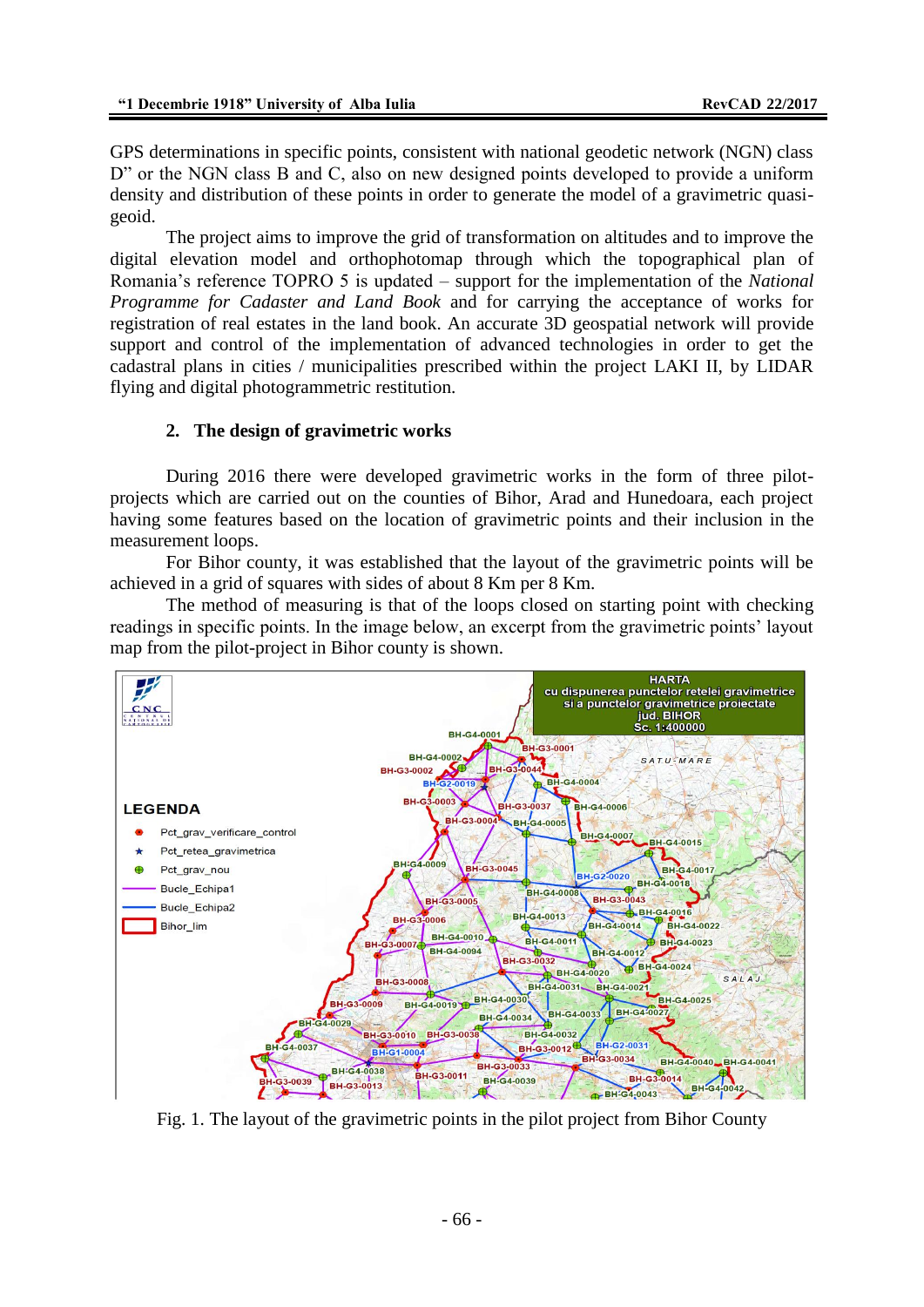For placing the projected gravimetric points, the following rules have been taken into consideration:

- to locate the new points in a area of level ground, without sudden changes on altitude around it;
- not to choose as places of materializing areas next or rivers or lakes;
- to avoid areas exposed to strong winds or next to big trees;
- not to choose places next to excavations (shafts, tunnels, subways, underground parking etc.);
- to avoid the placement next to dams, drains, groundwater etc.;
- no to choose places near tall buildings, towers, water towers etc.;
- to avoid the placement near major roads, railways, factories or heavy equipment, which can be submitted to high vibrations etc.

# **3. Performing measurements**

For making the gravimetric measurements, the following conditions have been taken into consideration:

- a work session (called loop composed) closes the point of departure over at about 6 hours;
- compulsory checking of the drift every three hours (simple loops);
- for each point 7 series of successive determinations (cycles) will be done, each of the lasting 60 seconds.

In order to get the measurement's accuracy and the control of the measurements at least two links of the current loop with neighboring loops have been provided.

The image below presents a sequence of gravimetric measurements in a new point of a loop from the pilot- project in Bihor County.



Fig. 2. Performing gravimetric measurements in a new point of a loop

GNSS measurements were performed for each of the new designed points. Registering were carried out in two successive series each of 15 epochs, on a difference of a few minutes. The receivers were set up with the recording time for a period of one second.

Geometric leveling measurements will be made by the traverse, meaning round trip and tolerance allowed for the measurement results will be  $\pm$  1.25 mm  $\sqrt{L}$ , where L represents the distance in kilometers for traverse leveling.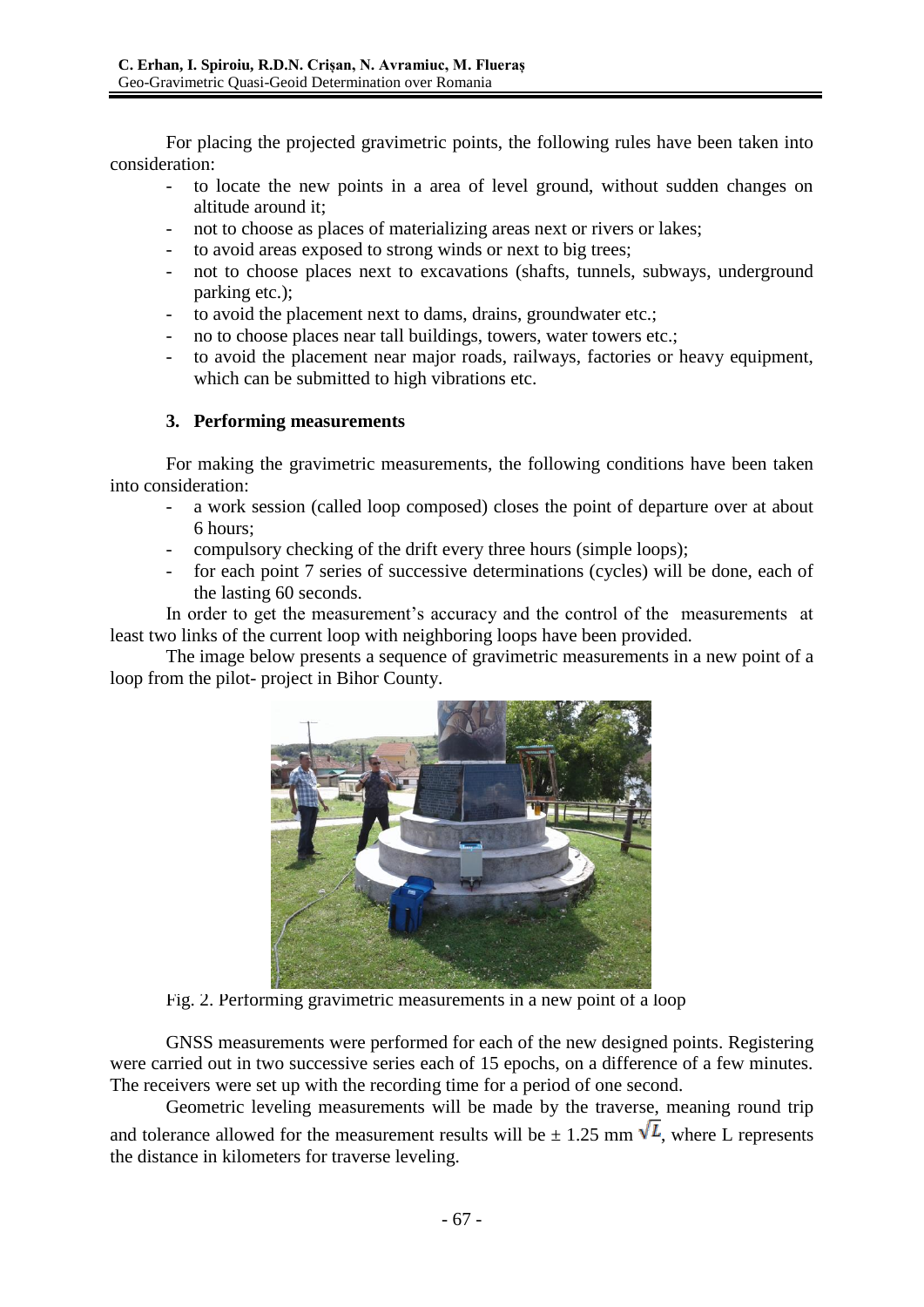For performing measurements during the pilot-projects, the following equipment will be used:

- Scintrex relative gravimeters Autograv CG5 with 1 microGal reading resolution;
- Leica GS15 GNSS receivers RTK, for performing GNSS Static and GNSS RTK measurements, with two frequencies, which creates the possibility (during processing time) to make linear combinations between the measurements of phase, resulting in reducing or eliminating the ionosphere effect;
- Electronic levels Leica Sprinter 250M type, for transmitting the level to the new points which have been determined (checkpoints, control points and in other specific points, as well).

#### **4. Primary processing of gravimetric data**

Pre-processing of the gravimetric data involved the calculation of the averages of the raw readings, the application of the calibration corrections and, also, the removing of the erroneous measurements from the data set.

Calibration correction applied for Scintrex gravity meter - Autograv CG5 has the form of polynomial functions type (Torge, 1989)

$$
\Delta F(z) = \sum_{i=1}^{r} b_i z^i \quad (1)
$$

where:

 $b<sub>l</sub>$  are coefficients of the polynomial;

 $-$  z<sup>1</sup> are gravimeter readings.

It was critical to remove any known disturbing environmental effect from the observation data before the calibration and network adjustment.

For the accurate tidal corrections the ETGTAB, H.-G. Wenzel algorithm was used. To reduce the gravity value from the observation elevation to the top of the benchmark, free air correction was applied. To compensate long-periodic effects due to the deviations of the instantaneous pole from the Conventional International Origin, the reduction due to polar motion was applied.

An excerpt from a file with the reductions shown in the table below.

Table 1. The reductions applied to raw gravimetric readings(microGal)

| Station code | Data                   | Time          |               | No. Raw reading Stdev |      | Tides |      |     | Free air Polar motion Red. readings | <b>Station</b> |
|--------------|------------------------|---------------|---------------|-----------------------|------|-------|------|-----|-------------------------------------|----------------|
| 6030044      | 2016-06-07             | 08:58:44      |               | 4429.7990             | 24.0 | 39.9  | 64.5 | 1.5 | 4429.9049                           | BH-G3-0044     |
| 6030044      | 2016-06-07             | 09:00:00      | $\mathcal{D}$ | 4429.7970             | 27.0 | 40.8  | 64.5 | 1.5 | 4429.9038                           | BH-G3-0044     |
| 6030044      | 2016-06-07 09:01:05    |               | $\mathcal{R}$ | 4429.7960             | 18.0 | 41.6  | 64.5 | 1.5 | 4429.9036                           | BH-G3-0044     |
| 6030044      | 2016-06-07             | 09:02:10      | 4             | 4429.7950             | 36.0 | 42.3  | 64.5 | 1.5 | 4429.9033                           | BH-G3-0044     |
| 6030044      | 2016-06-07             | $09:03:15$ 5  |               | 4429.7930             | 17.0 | 43.1  | 64.5 | 1.5 | 4429.9021                           | BH-G3-0044     |
| 6030044      | 2016-06-07             | 09:04:20      | 6             | 4429.7920             | 15.0 | 43.9  | 64.5 | 1.5 | 4429.9019                           | BH-G3-0044     |
| 6030044      | 2016-06-07 09:05:25    |               | 7             | 4429.7920             | 13.0 | 44.6  | 64.5 | 1.5 | 4429.9026                           | BH-G3-0044     |
| 6030001      | 2016-06-07             | 09:37:50      | - 8           | 4434.2530             | 11.0 | 66.8  | 76.8 | 1.5 | 4434.3982                           | BH-G3-0001     |
| 6030001      | 2016-06-07 09:39:04    |               | 9             | 4434.2520             | 13.0 | 67.6  | 76.8 | 1.5 | 4434.3980                           | BH-G3-0001     |
| 6030001      | 2016-06-07             | $09:40:09$ 10 |               | 4434.2490             | 15.0 | 68.3  | 76.8 | 1.5 | 4434.3957                           | BH-G3-0001     |
| 6030001      | 2016-06-07 09:41:15 11 |               |               | 4434.2490             | 13.0 | 69.0  | 76.8 | 1.5 | 4434.3964                           | BH-G3-0001     |
| 6030001      | 2016-06-07 09:42:20 12 |               |               | 4434.2480             | 12.0 | 69.7  | 76.8 | 1.5 | 4434.3961                           | BH-G3-0001     |
| 6030001      | 2016-06-07             | 09:43:24 13   |               | 4434.2460             | 13.0 | 70.4  | 76.8 | 1.5 | 4434.3948                           | BH-G3-0001     |
| 6030001      | 2016-06-07             | $09:44:30$ 14 |               | 4434.2460             | 10.0 | 71.1  | 76.8 | 1.5 | 4434.3955                           | BH-G3-0001     |
|              |                        |               |               |                       |      |       |      |     |                                     |                |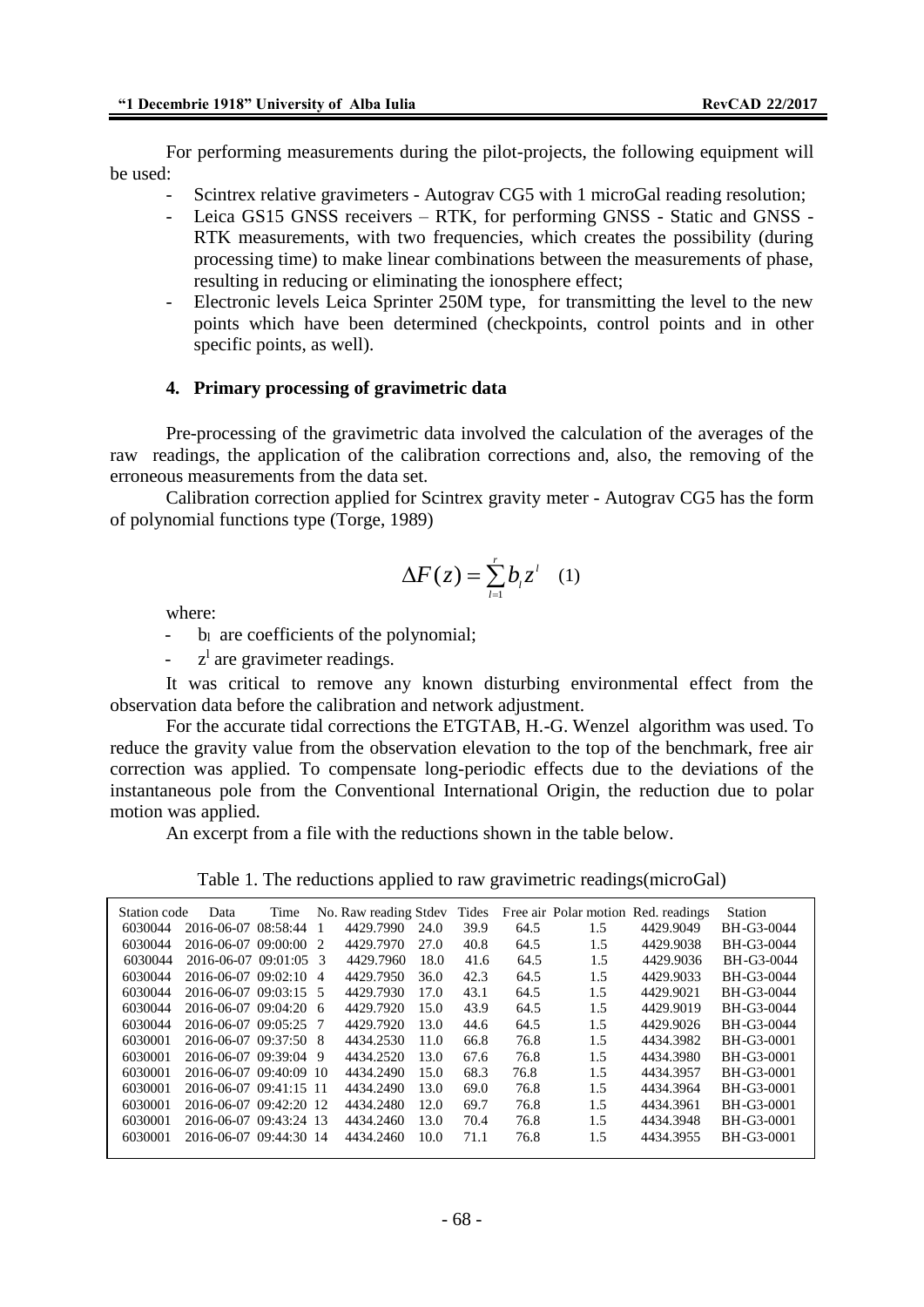Reduced gravimetric data were placed in a functional model comprising independent readings and the form of the following equation

$$
l(t) + v = g + N_0 + \Delta F(z) + D(t)
$$
 (2)

in which:

- *t*: time measurement;
- *l*: reading low value of the instrument;
- *v*: it's correction
- *g*: gravity value of the station;
- *N0*: a constant bias;;
- $\Delta F(z)$  calibration function;
- *z*: reading gravimeter;
- *D(t)* function gravimeter drift.

Gravimeter drift function was modeled with a polynomial form

$$
D(t) = \sum_{p=1}^{a} d_p (t - t_0)^p
$$
 (3)

where:

- $t_0$  is the initial epoch;
- a is the degree of the polynomial.

The advantage of using reduced gravity readings from functional model (2) up against the model with gravity differences in successive readings of the first model consists in the fact that the observations are uncorrelated, while the model with differences in readings has a statistical correlation of 0.5.

Assuming that there are n number of measurements, observation equations of the form (2) are written in the form of a matrix

$$
\mathbf{L}^{\mathbf{b}} + \mathbf{V} = \mathbf{A}\mathbf{X}
$$
, with the weighting matrix **P** (4)

where:

- **L<sup>b</sup>** : a vector containing the relative gravity measurements;
- V: a vector containing corrections;
- A: matrix coefficients;
- X: a vector containing the unknowns.

Using least-squares adjustment, it obtains the estimates of unknowns

$$
\hat{\mathbf{X}} = (\mathbf{A}^{\mathrm{T}} \mathbf{P} \mathbf{A})^{-1} \mathbf{A}^{\mathrm{T}} \mathbf{P} \mathbf{L}^{\mathrm{b}} \tag{5}
$$

and the a posteriori covariance matrix of  $\hat{\mathbf{X}}$ 

$$
\hat{\Sigma}_{\hat{\mathbf{x}}} = \hat{\sigma}_0^2 (\mathbf{A}^{\mathrm{T}} \mathbf{P} \mathbf{A})^{-1} \tag{6}
$$

In order to statistically test the relevance of the adopted parameters, Student test has been used, and in order to calculate a posteriori variant test  $\chi^2$  has been used. To test the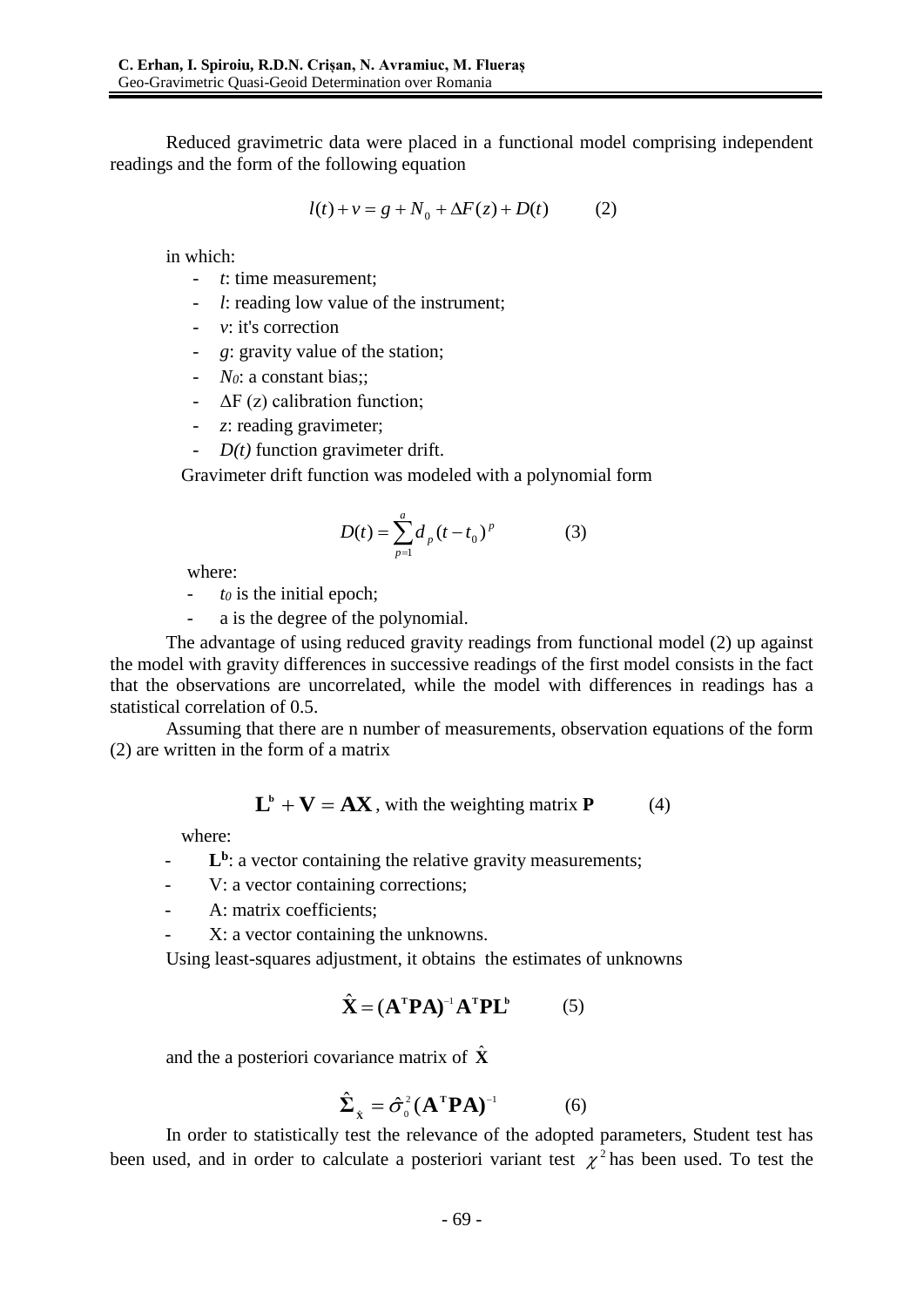existence of gross errors, test  $\tau$  (Alan J. Pope, 1976) and the matrix of the cofactors corrections Qvv have been used.

An excerpt from the file with the results of the gravimetric network compensation from Bihor County is presented in the table below

Table 2. The Results of the gravimetric network compensation from Bihor County

| --- Fixed stations --- |                                                  |               |                                         |  |        |              |  |
|------------------------|--------------------------------------------------|---------------|-----------------------------------------|--|--------|--------------|--|
|                        |                                                  |               | No. Stat. no. $g$ [microGal] $\sigma$   |  | Weight | Station name |  |
|                        | 1                                                |               | 6020019 980820.4730 0.0200              |  | 1.000  | BH-G2-0019   |  |
|                        | 2                                                |               | 6020020 980795.6190 0.0200              |  | 1.000  | BH-G2-0020   |  |
|                        | 3                                                |               | 6020031 980753,0040 0.0200              |  | 1.000  | BH-G2-0031   |  |
|                        |                                                  |               | $\cdot \cdot \cdot$                     |  |        |              |  |
|                        | --- Adjusted results and standard deviations --- |               |                                         |  |        |              |  |
|                        |                                                  | No. Stat. no. | g [microGal] $\sigma$ Station name      |  |        |              |  |
|                        | 1                                                |               | 6018604 980779.8986 0.0066 BH-G1-0004AF |  |        |              |  |
|                        | 2                                                |               | 6028731 980753.1504 0.0062 BH-G2-0031MO |  |        |              |  |
|                        | 3                                                |               | 6030001 980826.1773 0.0108 BH-G3-0001   |  |        |              |  |
|                        | 4                                                |               | 6030002 980819.3397 0.0102 BH-G3-0002   |  |        |              |  |
|                        | 5                                                |               | 6030003 980817.7988 0.0099 BH-G3-0003   |  |        |              |  |
|                        |                                                  |               |                                         |  |        |              |  |
|                        |                                                  |               |                                         |  |        |              |  |

The table below shows the calibration coefficients resulted from the compensation and the statistical situation of the compensation.

| Table 3. Calculation of calibration coefficients |  |
|--------------------------------------------------|--|
|--------------------------------------------------|--|

| Instrum, no. Scale corr. | Calibration coefficient |              |
|--------------------------|-------------------------|--------------|
| 0.224415E-03             | 0.9997755849            | 0.132901E-03 |
| $-0.586511E-03$          | 1.0005865106            | 0.133147E-03 |
|                          |                         |              |

| Total number of observations: 3137                                |        |
|-------------------------------------------------------------------|--------|
| Stations number:<br>143                                           |        |
| Total number of unknown:<br>255                                   |        |
| Degrees of freedom:<br>2882                                       |        |
| $\sigma_1$ (priori standard deviation of unit weight):            | 0.0200 |
| $\sigma_2$ (posteriori standard deviation of unit weight): 0.0157 |        |

# **6. The implementation of gravimetric quasi-geoid model**

The new gravimetric quasi-geoid model for Romania will be done in a similar way as the pilot-project of the Municipality of Bucharest (2012), using the algorithm "remove compute - restore". The strategy of processing the data is shown in the logical flowchart of achieving of a quasigeoid model in the figure below.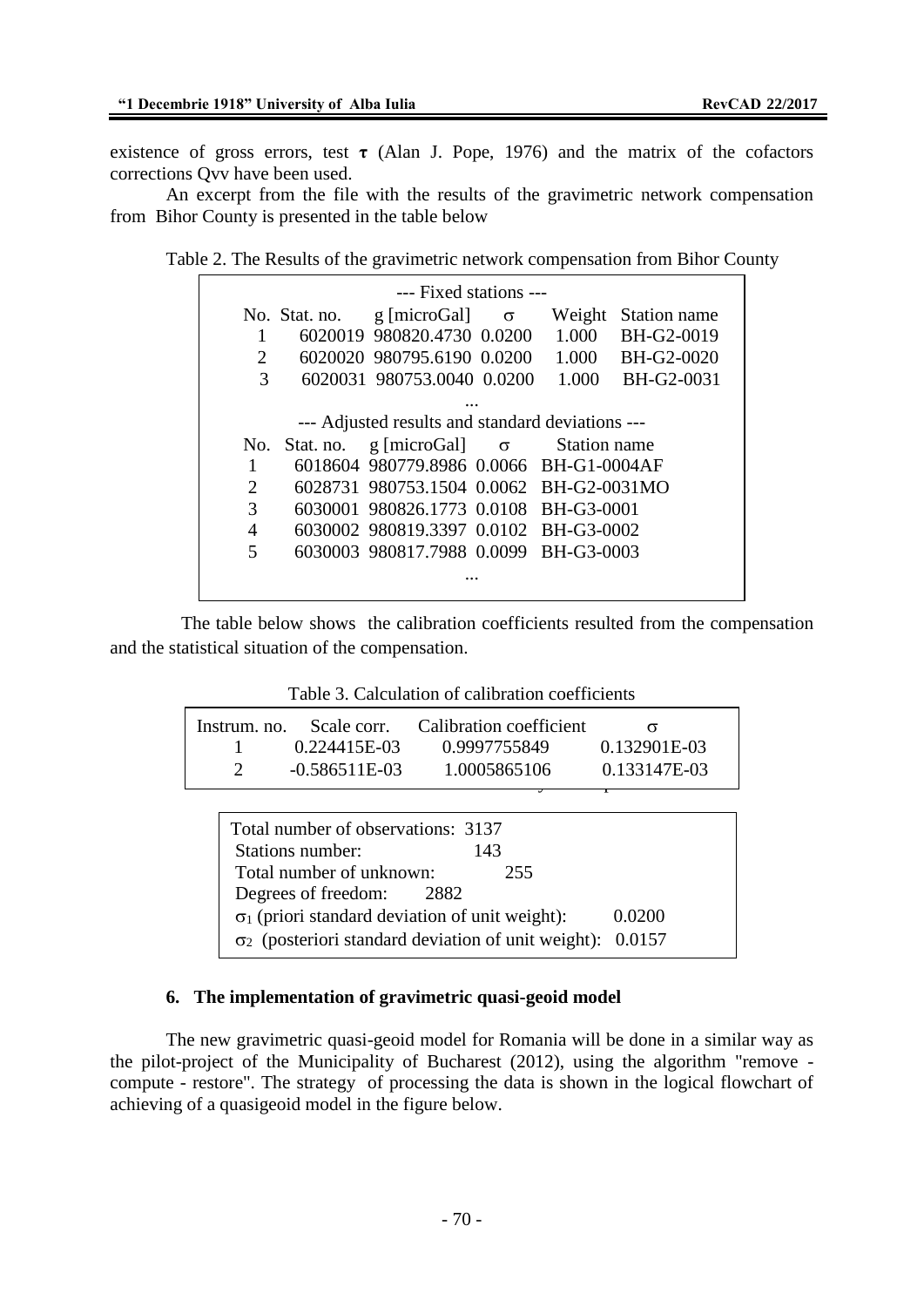

Fig. 3. Logical Flowchart of a quasigeoid model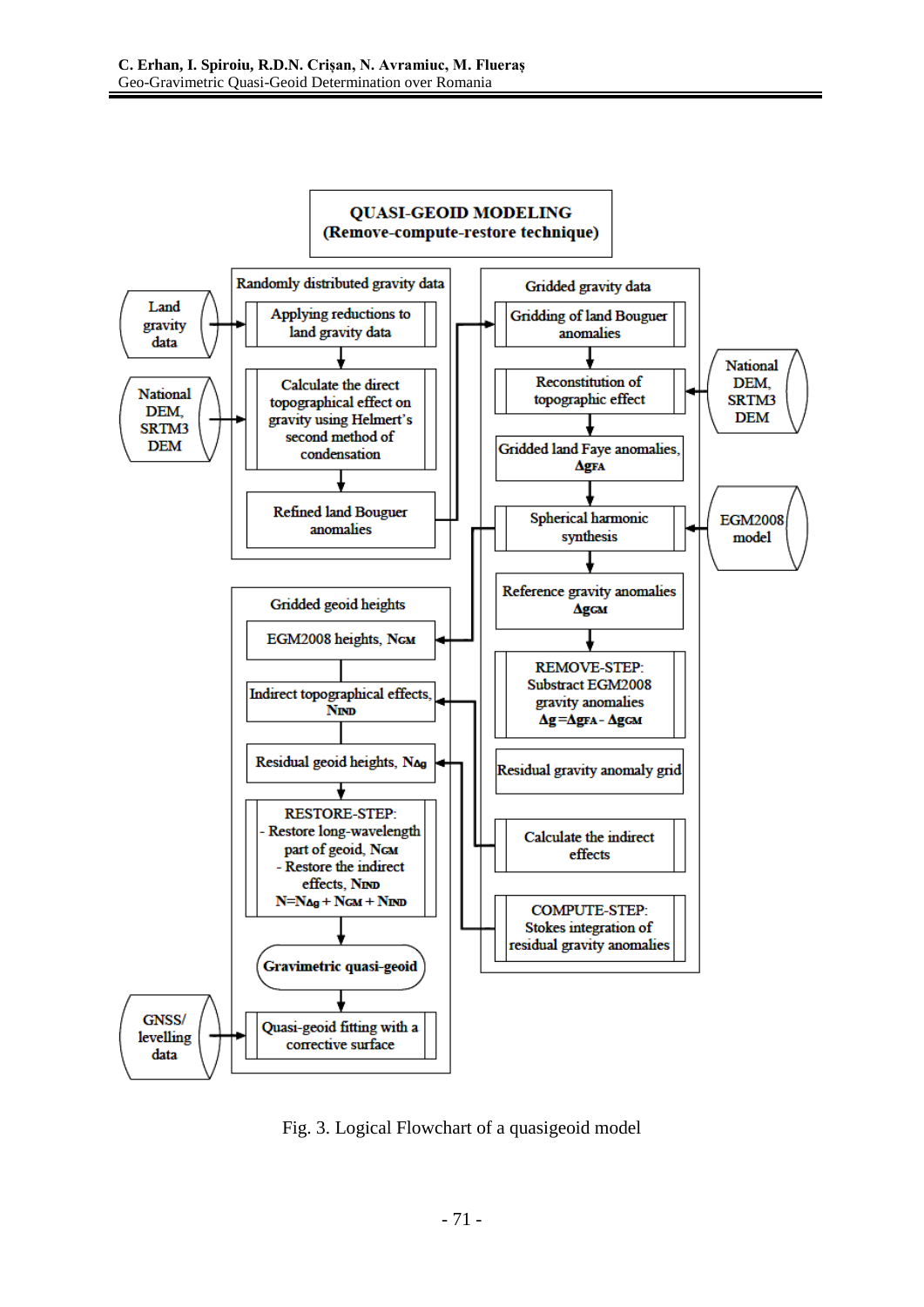The main steps of data processing involved in the performing of quasigeoid are:

a) Preparation of digital terrain models for the calculation of the relief corrections and indirect effect

Use two types of digital terrain models:

- A more detailed model with a higher resolution, which is used for the nearest area of the calculated point (national DEM);

- A less detailed model with lower resolution, which is used for the farthest area of the calculated point (SRTM3 DEM).

b) Calculation of Faye anomalies, calculation of corrections relief and improved calculation of Bouguer anomalies in gravimetric points

To calculate the terrain effects on gravity anomalies (gravity disturbance), use homogeneous rectangular prisms method (Forsberg, R. 1985):

$$
\delta g_m = G\rho \left| \left| \left| x \log(y+r) + y \log(x+r) - z \arctan \frac{xy}{zr} \right|_{x_2}^{x_1} \right|_{y_2}^{y_1} \left|_{z_2}^{z_1} \right| \right| \tag{7}
$$

c) Generating refined Bouguer anomalies grid

To generate the grid, use the principles of co-location method combined with minimum curvature method.

- d) Reconstitution of topographic effects at the grid points to get a grid of free-air gravity anomalies
- e) Determination of long wavelength components in grid points using global geopotential coefficients model EGM2008
- f) The calculation of residual gravity anomalies in the grid nodes Faye anomalies obtained from grid nodes minus EGM2008 gravity anomalies resulting residual gravity anomalies in the grid nodes ( $\Delta g = \Delta g_{FA} - \Delta g_{GM}$ ).
- g) Calculation of average wave length component of the geoid undulation grid nodes  $(N_{\Delta g})$

Determining the medium-wavelength part of the geoid undulation by using the spherical Stokes method.

- h) The calculation of the indirect effect of grid nodes (NIND)
- i) Calculation of the final values of the geoid undulations in grid nodes The final values of the geoid undulations are obtained by adding the mediumwavelength component  $(N_{\Delta g})$ , the long-wavelength component  $(N_{GM})$  and indirect effect  $(N_{IND})$ :

$$
N = N_{\Delta g} + N_{GM} + N_{IND} \quad (8)
$$

j) To calculate altitude anomalies in grid nodes use the recommended formula by W. A. Heiskanen and H. Moritz (1993):

$$
N - \zeta = \frac{\overline{g} - \overline{\gamma}}{\overline{\gamma}} H = H^* - H. \tag{9}
$$

k) Determining and applying a corrective surface to the gravimetric quasi-geoid

For fitting the quasigeoid model to the Romanian vertical datum, additional GNSS observations on levelling benchmarks are performed. Moreover, these measurements also contribute to improving the estimation of the accuracy and precision of the gravimetric quasigeoid. The fitting trend model adopted corresponds to the following regression equation (Heiskanen and Moritz 1967):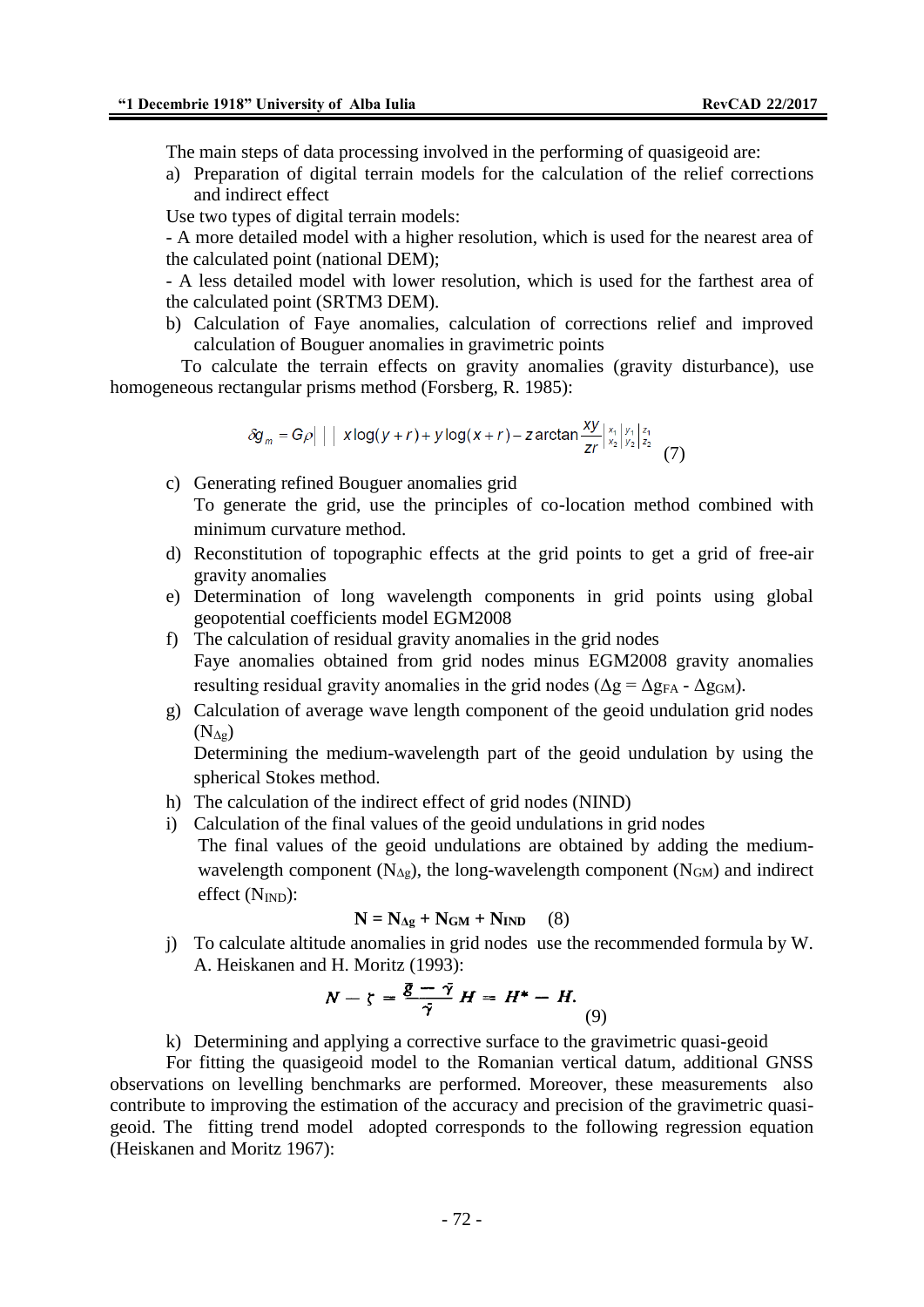## $\Delta N$ **i** =  $\Delta a$  +  $\Delta X$ <sup>0</sup> cos  $\varphi$ **i** cos  $\lambda$ **i** +  $\Delta Y$ <sup>0</sup> cos  $\varphi$ **i** sin  $\lambda$ **i** +  $\Delta Z$ <sup>o</sup>s sin  $\varphi$ **i** +  $a\Delta f$  sin<sup>2</sup> $\varphi$ **i** (10)

l) Estimation of the altitude anomalies accuracy

Altitude anomalies resulted in grid nodes for Bucharest test area is schematically represented by isolines in the following figure.



Fig. 4. The altitude anomalies for Bucharest area

## **7. Conclusions**

By achieving the new gravimetric quasigeoid model, with higher accuracy than the existent geometric quasigeoid model, a more accurate coordinate transformation on altitudes will be provided, based on ellipsoidal altitudes gotten with GNSS technology, making important steps forwards, as well, to get a more accurate digital elevation model for the achievement of the orthophotomap and for carrying out the systematic cadastral activities included in the National Programme for Cadastre and Land Book 2015-2023.

By comparing the efficiency criteria, i.e. economic and precision, regarding the method of achieving a gravimetric quasigeoid up against a geometric quasigeoid, we conclude that, concerning the achievement of gravimetric measurements, expenditures, both material, time and human resources are being reduced significantly compared with those allocated for a determinations GNSS – leveling campaign.